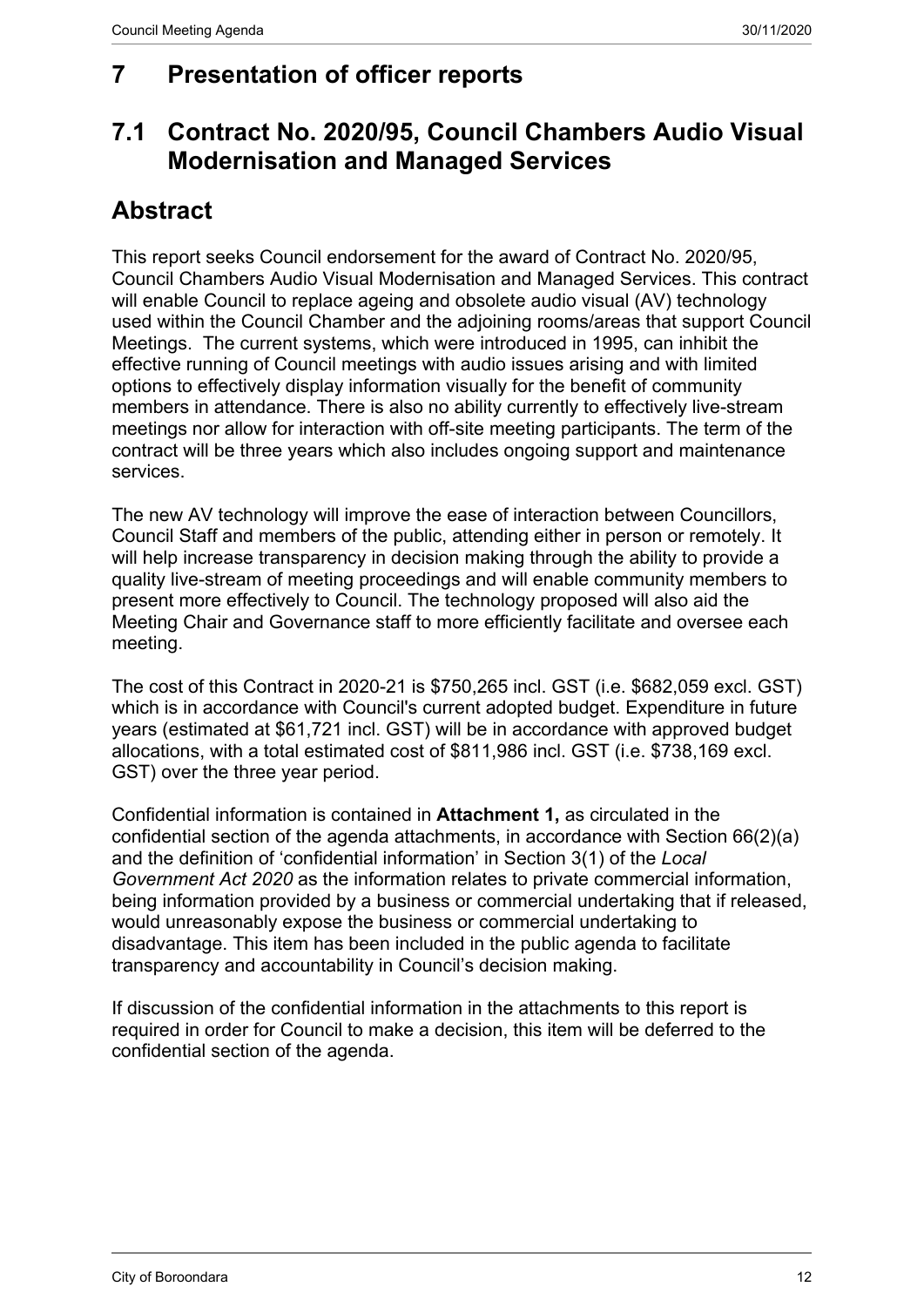# **Officers' recommendation**

That Council resolve to:

- 1. Award Contract No. 2020/95, Council Chambers Audio Visual Modernisation and Managed Services, to Insight Systems Group Pty Ltd, (ACN 107 338 634) as the trustee for Insight Systems Unit Trust (ABN 30 789 180 282) for a period of three (3) years at a total estimated cost of \$811,986 incl. GST. The estimated total cost to Council after the return of the GST Input Credits is \$738,169.
- 2. Note that expenditure under this contract in 2020-2021 is in accordance with Council's September Amended budget and expenditure in future years will be in accordance with the approved budget allocations.
- 3. Authorise the Director Customer and Transformation to execute the contract on behalf of Council.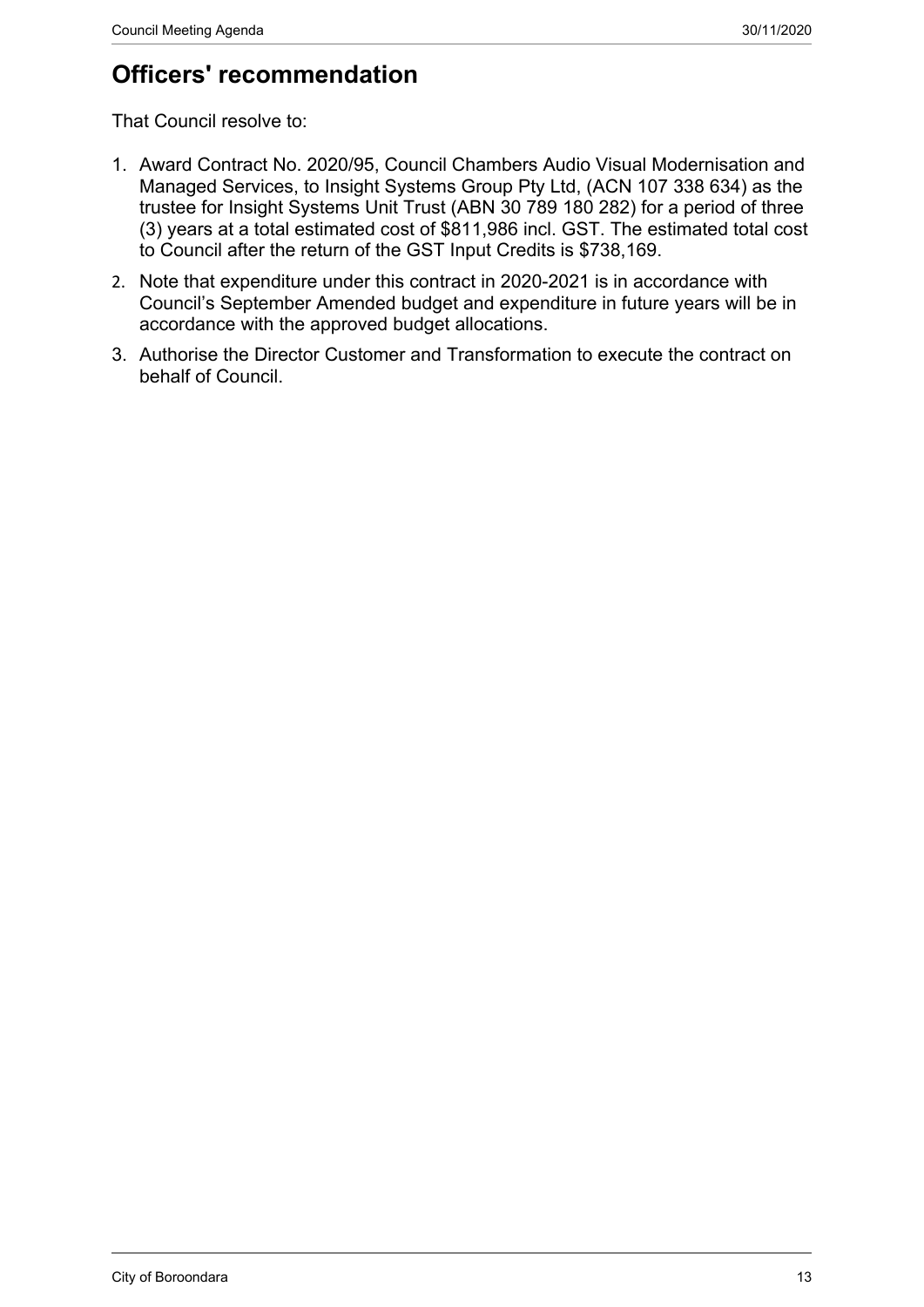#### **Responsible director: Bruce Dobson, Director Customer and Transformation**

## **1. Purpose**

The purpose of this report is for Council to give consideration to the awarding of Contract No. 2020/95, Council Chambers Audio Visual Modernisation and Managed Services.

## **2. Policy implications and relevance to community plan and council plan**

 $\mathcal{L}_\mathcal{L} = \mathcal{L}_\mathcal{L} = \mathcal{L}_\mathcal{L} = \mathcal{L}_\mathcal{L} = \mathcal{L}_\mathcal{L} = \mathcal{L}_\mathcal{L} = \mathcal{L}_\mathcal{L} = \mathcal{L}_\mathcal{L} = \mathcal{L}_\mathcal{L} = \mathcal{L}_\mathcal{L} = \mathcal{L}_\mathcal{L} = \mathcal{L}_\mathcal{L} = \mathcal{L}_\mathcal{L} = \mathcal{L}_\mathcal{L} = \mathcal{L}_\mathcal{L} = \mathcal{L}_\mathcal{L} = \mathcal{L}_\mathcal{L}$ 

The procurement was undertaken via a public Invitation to Tender advertised in the local government tenders section of "The Age" and on Council's website, satisfying the requirements of Section 186 of the Local Government Act 1989. It also complies with the requirements contained within Council's adopted Procurement Policy.

Establishing the proposed contract is aligned with:

#### **Council Plan 2017-21**:

- o Strategy 7.2: Ensure transparent decision making through open governance processes.
- o Strategy 7.4: Provide enhanced online services to our community, placing the customer at the centre of everything we do, with a focus on making Council more efficient and effective.
- o Strategy 7.5: Ensure sound financial management while allocating resources to deliver strategic infrastructure and services that meet community needs.

#### **Boroondara Community Plan 2017-27**:

o Strategic Objective 7 to "Ensure that ethical, financial and socially responsible decision making reflects community needs and is based on principles of accountability, transparency, responsiveness and consultation".

#### **ICT Strategy 2019-2024**:

- o ICT Objective IO-2: Cost Effective and Value for Money
- o ICT Objective IO-5: Easy to Operate and Support
- o ICT Objective IO-7: Innovative and Adaptable

#### **3. Background**

The existing audio visual (AV) systems within the Council Chamber, two supporting meeting rooms (used to increase public seating capacity) and the Civic Foyer are end-of-life. The current systems were introduced in 1995 and can no longer be effectively supported due to their age. The current systems can inhibit the effective running of Council meetings, with audio issues arising and with limited options to visually display information within the Council Chamber, supporting meeting rooms and in the Civic Foyer when large numbers of people attend the meetings. Additional equipment is currently hired in for use when a particularly large attendance is expected at meetings.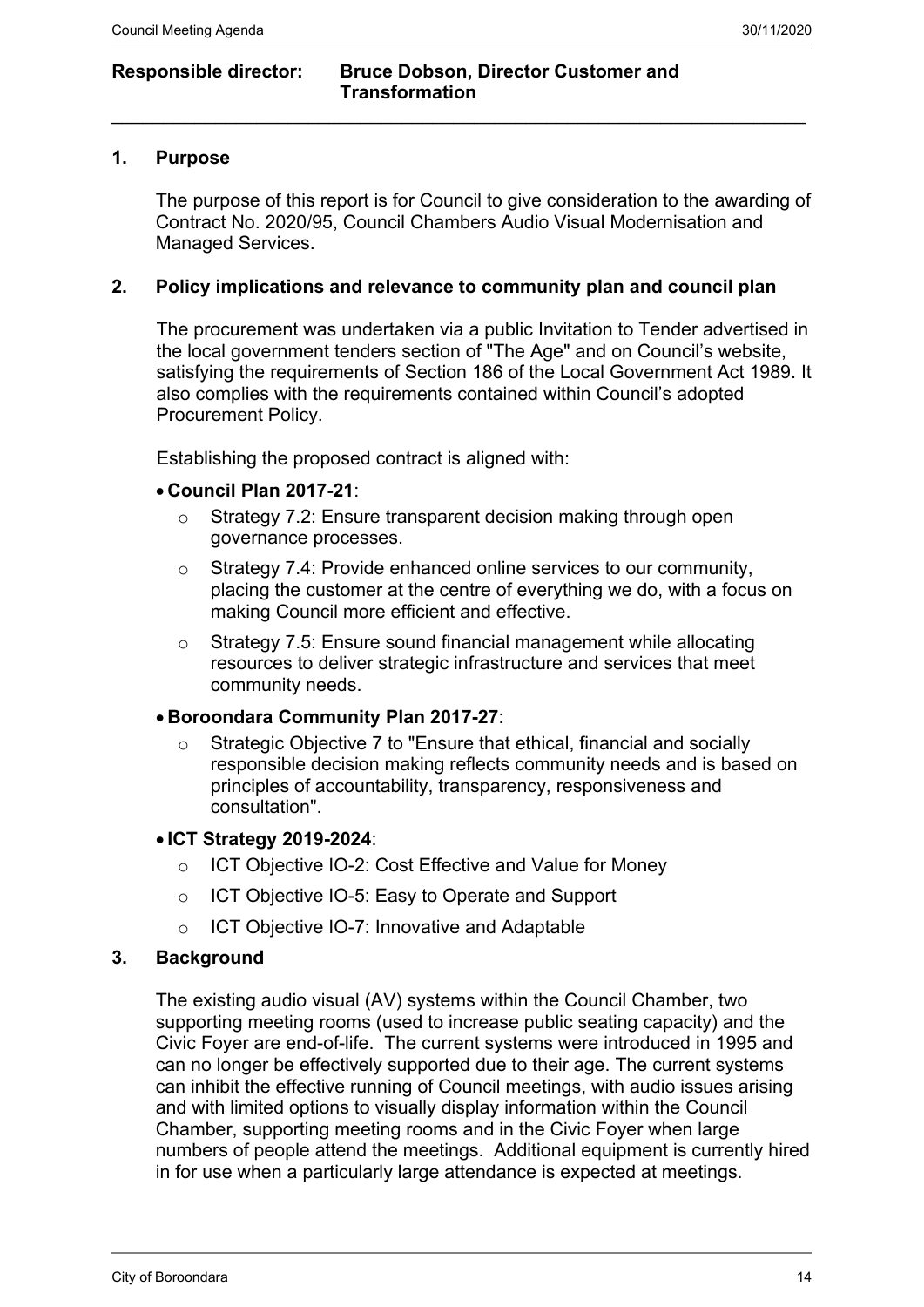The current systems do not provide the ability to live-stream Council meetings to the public and allow off-site participant/attendee interaction (unless meetings are conducted using individual video conferencing technologies as has been the requirement during the COVID-19 pandemic). The experience for members of the public whom attend Council meetings is variable and not at a consistently acceptable standard, which is especially the case with respect to displaying content on the large screen and for community members making presentations to Council.

This project will therefore replace and/or upgrade most of the AV technology used within the Council Chamber and the adjoining rooms/areas that support Council Meetings when additional seating capacity is required. The new AV technology will improve the ease of interaction between Councillors, Council Staff and members of the public, attending either in person or remotely. It will help increase transparency in Council decision making through the ability to provide a quality live-stream of the meeting proceedings and will enable community members to present more effectively to Council. The technology specified will also aid the Meeting Chair and Governance staff to more efficiently facilitate and oversee each meeting.

To undertake the proposed works, Council requires the services of a suitably qualified organisation.

# **Invitation to Tender**

Council initially invited tenders from suitably qualified organisations to undertake the Council Chambers Audio Visual Modernisation and Managed Services. An Invitation to Tender was advertised in the local government tenders section of "The Age" on Saturday, 22 February 2020 and on Council's website. The closing date for submissions was 4:00pm, Friday 20 March 2020.

In response to the advertisement, Council received six submissions:

- Citadel Technology Solutions Pty Ltd
- ENGIE AV Technologies Pty Ltd
- Fredon Technology (Vic) Pty Ltd
- Insight Systems Group Pty Ltd
- Multitek Solutions Pty Ltd
- Rutledge Engineering (Aust) Pty Ltd (One Diversified (Aust) Pty Ltd)

With the onset of the COVID-19 pandemic, and the need to prioritise critical unplanned work including the establishment of technology to allow for and support remote working, evaluation of the tender was deferred. COVID-19 also provided an opportunity to review the project specifications and ensure technologies to allow for live streaming of Council meetings to the public and for off-site attendee participation in meetings through video conferencing capabilities were included within the tender specifications. Accordingly, a revised set of requirements was issued to each tenderer on 23 August 2020 with submissions received on 4 September 2020.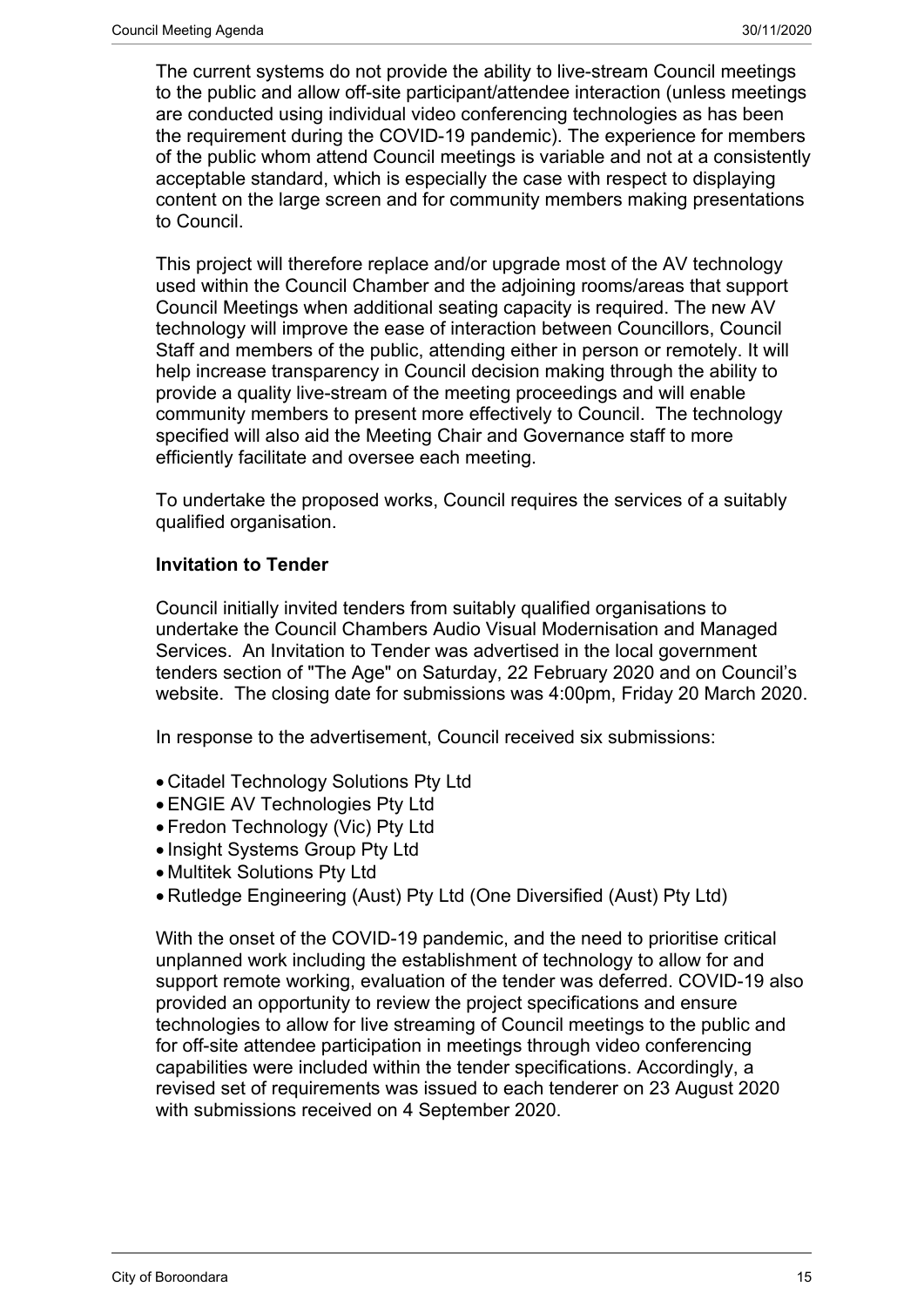# **4. Outline of key issues/options**

As summarised above, the original evaluation period was deferred and an Addendum with updated requirements was subsequently issued to each tenderer. Tenderers were advised the tender was still active and all conditions of tender remained in place.

The delivery of the project will be overseen on a day to day basis by one of Council's Senior Project Managers and supported by other Council staff within the Transformation & Technology and Governance & Legal Departments.

## **5. Consultation/communication**

The following stakeholders have provided input and/or been consulted with in the preparation of this report:

- Chief Transformation and Technology Officer
- Acting Chief Financial Officer
- Chief Information Officer
- Senior Project Manager
- IT Infrastructure Services Lead
- IT Solutions Architect
- Governance Projects Officer

## **6. Financial and resource implications**

Council's 2020-21 September Amended budget contains a total approved allocation of \$719,292 excl. GST to undertake the audio visual technology upgrades as proposed within the contract. At the time of writing the report, 100% of the allocated budget remains available.

The budget required in 2020-21 to cover implementation, support and maintenance is \$682,059 excl. GST. The balance of this budget allocation will be used for other project costs not related to the proposed contract.

Expenditure in future years of \$56,110 excl. GST to cover ongoing annual support costs will be included in future budgets.

#### **7. Governance issues**

The implications of this report have been assessed in accordance with the requirements of the Victorian Charter of Human Rights and Responsibilities.

The officers responsible for this report have no direct or indirect interests requiring disclosure.

#### **8. Social and environmental issues**

There are no direct social or environmental issues in the outcomes of the actions outlined in this paper.

#### **9. Evaluation and review**

The tender evaluation report is provided as **Confidential Attachment 1.**